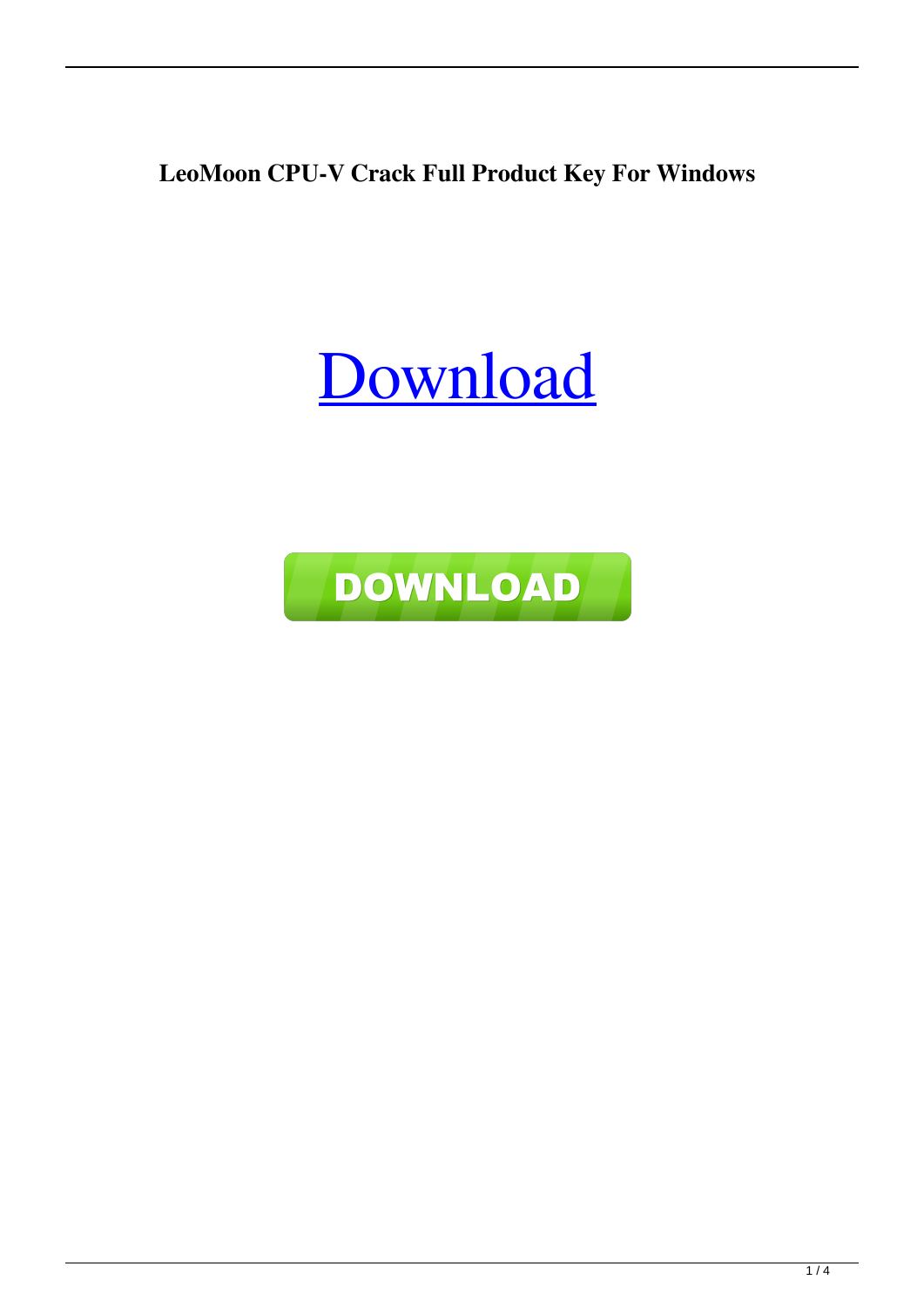## **LeoMoon CPU-V Crack Keygen (Final 2022)**

LeoMoon CPU-V For Windows 10 Crack is a lightweight utility, offered for free, that lets you quickly determine if your computer, fitted with an Intel processor, is capable of hosting a virtual environment. The application is a perfect companion for those who are not certain if their hardware supports virtualization or not. The application allows you to discover if your CPU supports it by a simple mouse click. The application's interface is clean and easy to navigate. All you need to do is to doubleclick on "Computer" and then select "CPU-V" from the list of installed applications. To determine if your CPU supports hardware virtualization, all you have to do is to scroll through the three main sections, "CPU Architecture", "OS Architecture" and "VT-x Supported", clicking on the icons of the systems. LeoMoon CPU-V is a free application. All rights reserved. 4. LeoMoon CPU-V - Programming... 5. LeoMoon CPU-V - Desktop Utilities... LeoMonn, a lightweight utility that allows you to quickly determine if your computer is capable of hosting a virtual environment. The application is a perfect companion for those who are not certain if their hardware supports virtualization. LeoMoon CPU-V allows you to quickly discover if your CPU supports hardware virtualization by a simple mouse click. The application's interface is clean and easy to navigate. 6. LeoMonn - Utilities... 7. LeoMonn - Utilities... 8. LeoMonn - Utilities... LeoMonn CPU-V Description: LeoMoon CPU-V is a lightweight utility, offered for free, that lets you quickly determine if your computer, fitted with an Intel processor, is capable of hosting a virtual environment. The application is a perfect companion for those who are not certain if their hardware supports virtualization or not. LeoMoon CPU-V allows you to quickly discover if your CPU supports hardware virtualization by a simple mouse click. The application's interface is clean and easy to navigate. All you need to do is to double-click on "Computer" and then select "CPU-V" from the list of installed applications. To determine if your CPU supports hardware virtualization, all you have to do is to scroll through the three main sections, "CPU Architecture", "OS Architecture" and "VT

#### **LeoMoon CPU-V Crack For PC**

XML Editor allows you to create and edit a wide range of XML documents and XML-based applications in a wide variety of ways. Features include fast, intuitive, and convenient tree-based editing, a built-in help file with full online documentation, a tabbed interface, command-line, drag-and-drop support, and a graphical designer for tasks such as creating and modifying documents. With XML Editor, you can create, edit, and save your own XML documents, applications, and utilities, and perform tasks on them with a simple click of the mouse. XML Editor is a fast and powerful XML editor with innovative and intuitive features, which make it easy and fast to manipulate XML documents and XML-based applications. It has all the features you expect from a modern XML editor. Features: - All major XML parsers supported. - XML schemas and XML documents. - XML namespaces. - Plug-ins that allow you to connect and edit XML documents using most major database platforms, including Oracle, MySQL, MS SQL, PostgreSQL, and SQLite. - Inline Java, JavaScript, and HTML code. - Simple text formatting and OLE object and stream loading and saving. - Drag and drop support. - MHTML support. - XML Inspector that allows you to inspect and edit your XML documents in a tree view. - XML outliner that allows you to examine and edit XML documents in a tree view. - Context menu; a simple right mouse click on any tree node will bring up the context menu for that node. - Compare and merge XML documents. - Tree view of XML documents and XML-based applications. - Drag and drop of XML documents. - Fast, intuitive, and convenient tree-based editing. - Fast preview of XML documents. - Built-in help file with full online documentation. - Support for every major XML parser including Xerces 2.0, Xerces 1.4, Apache XML 1.0, Apache XML 1.1, and StAX. - XML source code highlighting with a GUI WYSIWYG editor. - XML Tag view. - Multiple XML viewers with built-in XML editors. - Document builder that allows you to save XML documents to any of the most common formats such as MHTML, HTML, Text, and DocBook. - Built-in editor. - Customizable interface with a tabbed toolbar and menus. - High 77a5ca646e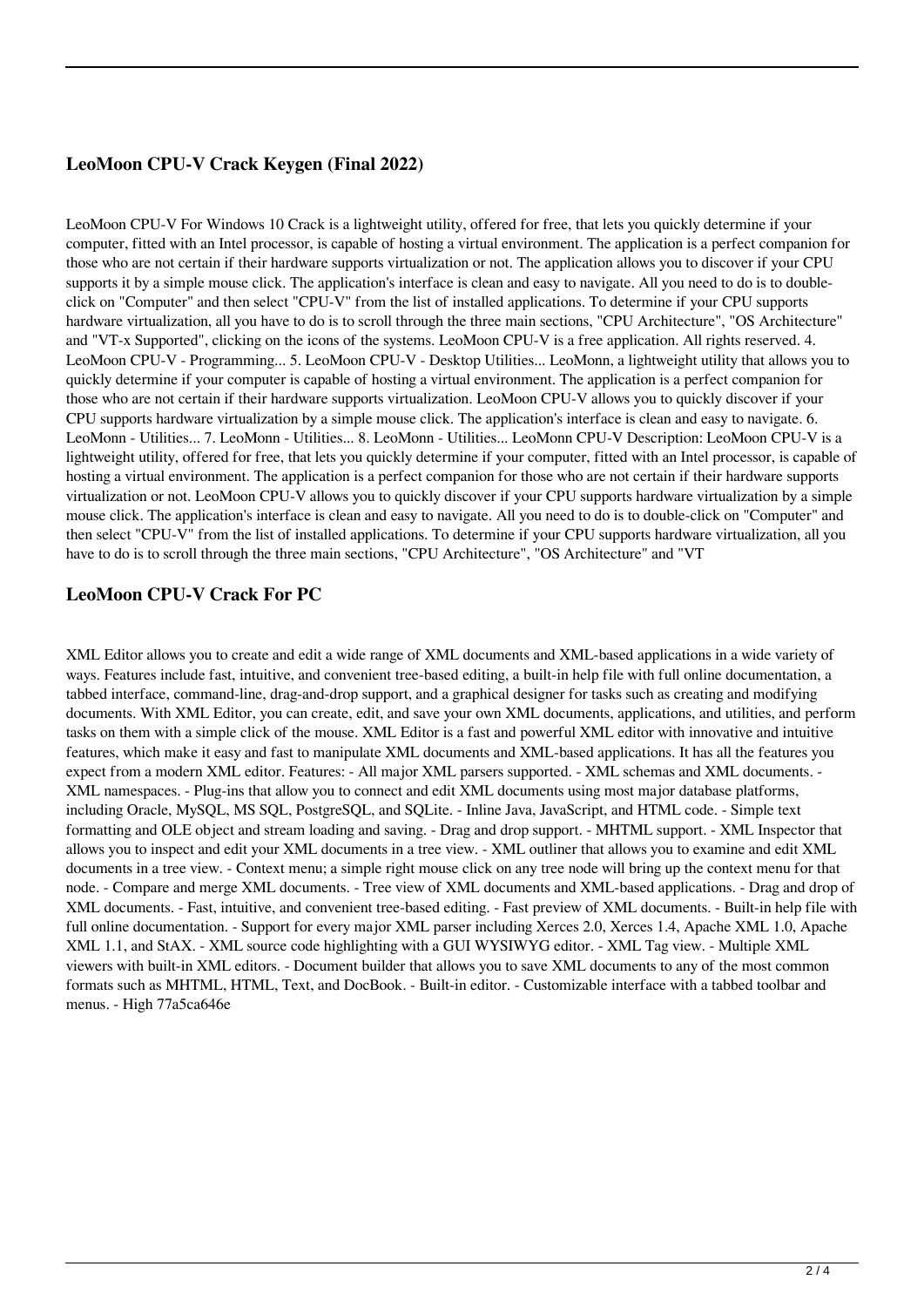## **LeoMoon CPU-V Crack+ Activation Code With Keygen [32|64bit] 2022 [New]**

LeoMonn CPU-V is a simple application that allows you to quickly determine if your computer, fitted with an Intel processor, is capable of running virtual environments. 1: Check if your CPU is capable of running virtual environments LEOMONN is an easy-to-operate application that allows you to quickly determine if your computer, fitted with an Intel processor, is capable of running virtual environments. would be doing better. See also Deckers of Haynes v. Felder (1876) Planned communities References Further reading Ellen Ruppel Shell, Genteel Pursuits: Public Spaces and the Formation of a British Middle Class, University of Chicago Press, 1992. External links The Private Life of the Queen Queen Elizabeth II: Living On The Edge - BBC News Queen Elizabeth II Webpage Queen Elizabeth II - UK Government Category:1894 births Category:2002 deaths Category:19th-century British monarchs Category:20th-century British monarchs Category:20th-century women rulers Category:Alumni of Somerville College, Oxford Category:British founders Category:British Home Office Category:British monarchy Category:Commanders of the Royal Victorian Order Category:Deaths from cancer in the United Kingdom Category:Deaths from lymphoma Category:Deaths from multiple organ failure Category:Dames Commander of the Order of the British Empire Category:Dames of Grace of the Order of St John Category:Dames of Grace of the Order of the Thistle Category:Dames Grand Cross of the Order of St Michael and St George Category:Dames of the Order of the Companions of Honour Category:Honorary Grand Commanders of the Order of the Defender of the Realm Category:Honorary Dames Grand Cross of the Order of the Bath Category:People from Norfolk Category:Princesses by marriage Category:Queens regnant in the United Kingdom Category:Royalty and nobility with disabilities Category:Women of the Victorian era Category:Women of the British EmpireYesterday, we got a bit of a surprise when Microsoft announced they were taking back their desktop, tablet, and phone from its one-time partners. A few hours later, we got more of a shock when it was announced that Windows Phone 8 had been delayed to the autumn. The next shock was that the rum

## **What's New In?**

LeoMonn CPU-V is a user-friendly, lightweight application that offers a simplistic way of determining if your computer is capable of hosting virtual environments. The application automatically detects the architecture of your CPU (32-bit or 64-bit), and provides you with detailed information about it, if the CPU supports hardware virtualization and, finally, if it is enabled in BIOS. Using LeoMonn CPU-V requires no previous experience or knowledge of computer hardware or software. Simply click on the "Detect and Update" button and let the app detect your CPU's virtualization hardware capabilities. Why You Will Love LeoMonn CPU-V - An easy-to-use, intuitive user interface - An outstanding set of features - Fast and accurate results - In depth, real-time and detailed information - Descriptive messages - Detailed and helpful settings Welcome to the website of your new Home Theater! The Raytech HS65 is your new Home Theater Speaker, packed with not only a powerful 50 watt woofer, but also a mighty 13 cubic inch mid-woofer along with a 1,500 watt stereo amplifier. Features - Its easy one-piece construction makes it ideal for those who want to customize the look and feel of their home theater. - Lightweight, durable, easy to install and... This small.125" tweeter is the ideal matching partner for the optional driver included in the HS50 system. Ideal for one, two, or three-way speaker installations, it is designed to work with the Raytech HS50, Raytech HS30 and Raytech HS20. --High-Impedance Systems Speakers mounted in a wall or ceiling position can be a challenge, especially when there is a problem with the connection between the speaker and the amplifier.... The Raytech HS35 is a compact 5.25" woofer, designed for use with one or two 5.25" woofers or with other Raytech Raycomp or Rayaudio products. It is made of durable ABS plastic and is compact in size, light in weight, and easy to install. - 5.25" driver - High quality, long-lasting plastic - Extremely versatile, recommended for one, two, or three-way speaker... A two-way woofer with a little more bass and a higher quality tweeter than the Raytech Raycomp HS40, the Raytech HS40-B is the high-fidelity speaker option for two or three-way installations. High-Impedance Systems With an extremely high impedance, the HS40-B is suitable for installations where the amplifier is powered by a 15 or 20-amp service. It is also a good choice for... Raytech HS30-B - A compact, four-way speaker designed for use with one or two 3.5" wo